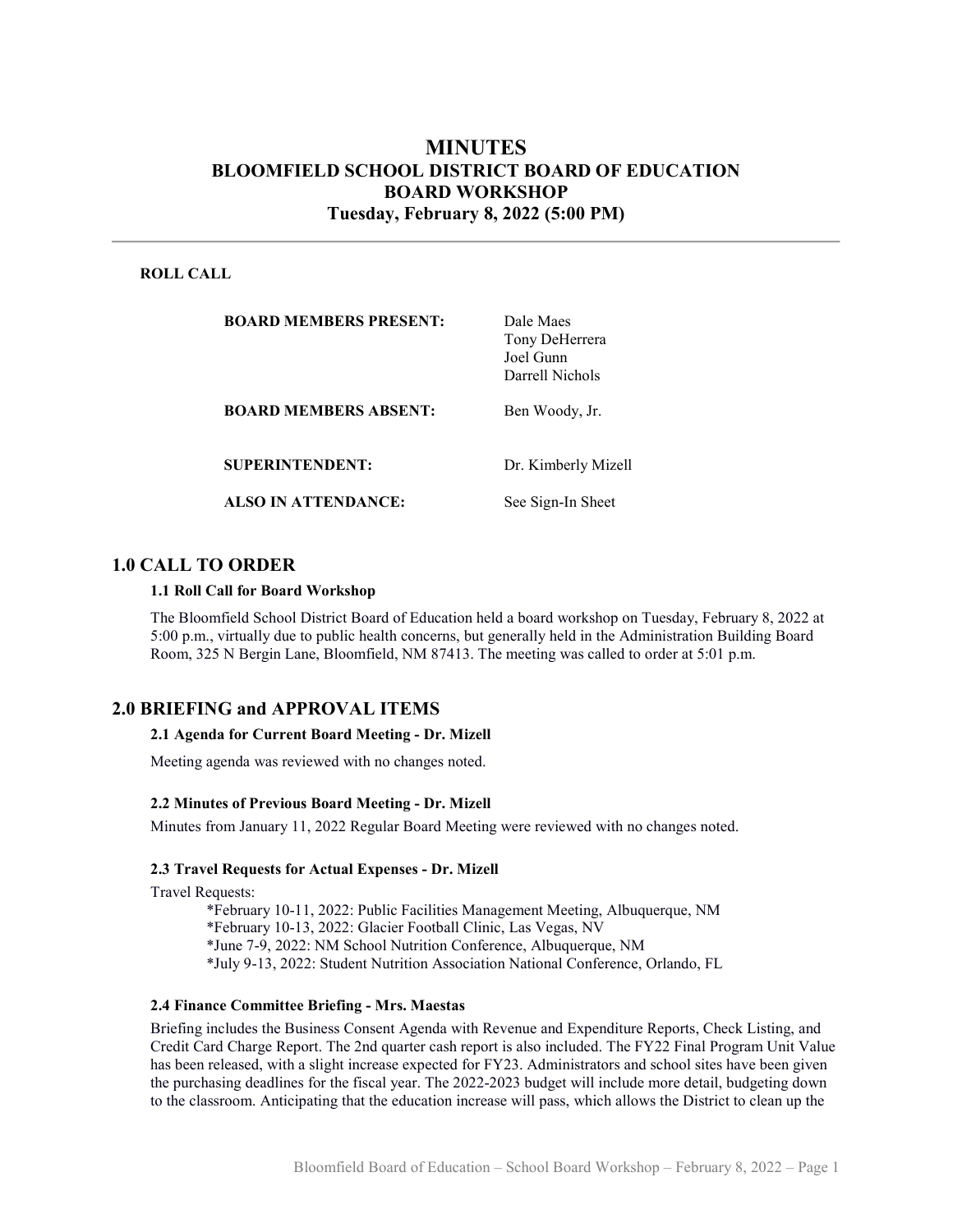salary schedule. The audit has still not been approved at the state level, approval will be brought before the board once the state approves.

#### 2.5 Fundraiser Requests - Dr. Mizell

Fundraiser Requests: Bloomfield Early Childhood Center \*Scholastic Book Fair Bloomfield High School \*JROTC - Sucker/Lollipop Sales

#### 2.6 Activity Requests - Dr. Mizell

Activity Requests: \*March 2, 2022 - BHS Band: District MPA, Farmington, NM \*March 5, 2022 - BHS JROTC: Drill Meet, Santa Fe, NM

### 2.7 Disposal of Old IT Equipment - Mr. Lutz

The Technology Department has a few items that are old and/or nonfunctioning that needs to be properly disposed of. A contract is in place with E-Waste so items are disposed of properly.

#### 2.8 Stipend for Special Education Case Managers - Mrs. Benavidez

With a few schools still lacking a special education teacher, the case managers have had to take on additional caseloads. With the additional caseload comes additional work and responsibility. The case managers have taken the extra caseload with no complaints, however they are working over their allotted time.

## 3.0 DISCUSSION and REVIEW ITEMS

### 3.1 Equity Council Update - Dr. Mizell

Equity Council Members include: Dr. Mizell, Dale Maes, Tony DeHerrera, Darrell Nichols, Joel Gunn, Ben Woody, Jr., Veronica Tso, Desiraye Benavidez, Patricia Marquez, Verilynn Platero, and Chenoa Toledo. All were in attendance except Veronica Tso and Chenoa Toledo.

Dr. Mizell turned the floor over to Verilynn Platero. Mrs. Platero reported on the progress of the impact aide application. The JOM Committee has helped 12 students at the high school with test fees and have received 14 requests for assistance from Charlie Y. Brown. The Committee is beginning discussions for assisting with graduation including providing a gift for the seniors. They have also been able to assist the band and choir this year.

Ms. Marquez noted that all native students in the District are being helped. The JOM Committee provided guitars to the band for a concert held in December. The hope is to help all students in an equitable way. The community center at the junior high is coming along nicely, with the possibility to train students.

#### 3.2 Report & Discussion of District Activities - Dr. Mizell

Dr. Mizell turned the floor over to Mr. James Olivas for updates on the maintenance projects. Mr. Olivas reported that there is a lot going on within the District. Phase II of the multipurpose field is underway. The votech at BHS is receiving repairs. The HVAC unit at Central Primary finally has a delivery date of Thursday. The repairs after the lightning strike at BHS has been difficult as parts are not being delivered in a timely manner. The bleachers have been repaired at the Bobcat gym and the bleachers at Naaba Ani are next. The freezer at Central has been repaired. As addressed by the Fire Marshal, the exit lights are outdated and looking at being replaced. The remodel of Naaba Ani should be finalized by the end of February.

Dr. Mizell reported on the athletic updates for the high school and junior high. The boys basketball at the junior high is good. Coaches are having a hard time trying to keep the kids engaged this year. The spring sports have held try-outs and will begin practicing soon, if not already. Wrestling will compete this weekend, and are expected to do well.